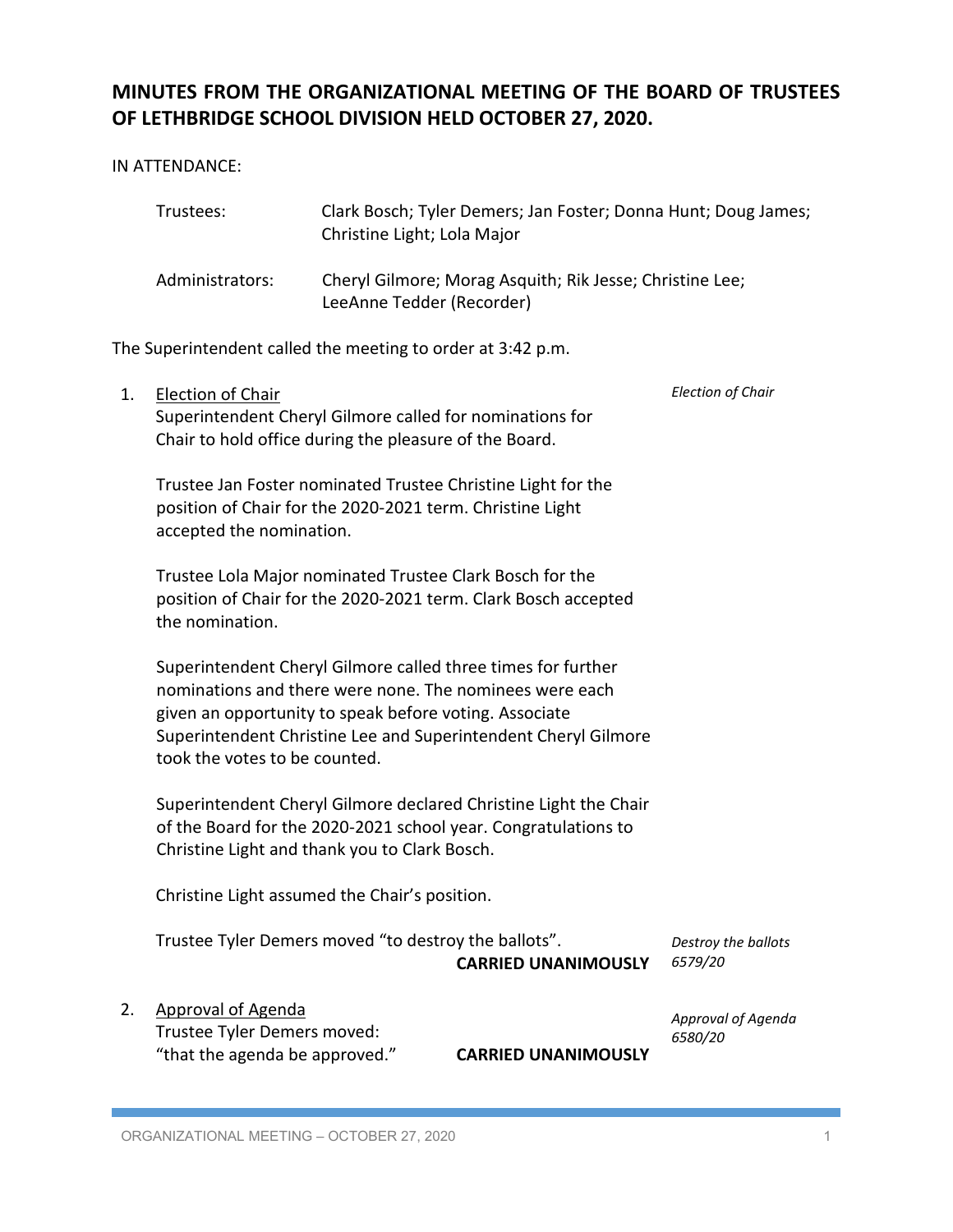#### 3. Election of Vice-Chair

 The Chair called for nomination for the position of Vice-Chair to hold office during the pleasure of the Board.

Trustee Christine Light nominated Tyler Demers for the position of Vice-Chair for the 2020-2021 term. Tyler accepted the nomination.

Trustee Tyler Demers nominated Clark Bosch for the position of Vice-Chair for the 2020-2021 term. Clark declined the nomination.

Chair Christine Light called three times for further nominations and there being none, Trustee Tyler Demers was declared Vice-Chair.

resolution in the amount of \$500,000 to finance the operation of the school division as required, pending receipt of government funding, and that a copy of this resolution be appended to the minutes of this meeting." **CARRIED UNANIMOUSLY**

"that the Board approve the 2020-2021 bank borrowing

*Election of Vice-Chair 6581/20*

*Approval of Bank Borrowing Resolution 6582/20*

*Approval of Signing* 

*Authority 6583/20*

#### 5. Approval of Signing Authority

Trustee Clark Bosch moved:

4. Approval of Bank Borrowing Resolution

Trustee Jan Foster moved:

"that the bank signing authority be the Chairman or the Vice-Chairman and the Secretary-Treasurer or, in her absence, the Director of Finance, with the exception that for the purpose of signing cheques, the signing authority shall be the Superintendent of Schools and the Secretary-Treasurer and Director of Finance and further, that the Board authorize the bank to establish an overdraft lending agreement which has been duly executed by the proper officers of the Board when loans are required." **CARRIED UNANIMOUSLY**

- 6. Committee Reports and Terms of Reference All Committee reports and Terms of Reference were reviewed at the September 2020 meeting.
- 7. Appointments to Committees \*denotes Chair **7.1 Standing Committees**
	- 7.1.1 Board Audit Committee \*Tyler Demers, Clark Bosch

*Committee Reports and Terms of Reference*

*Appointments to Committees 6584/20*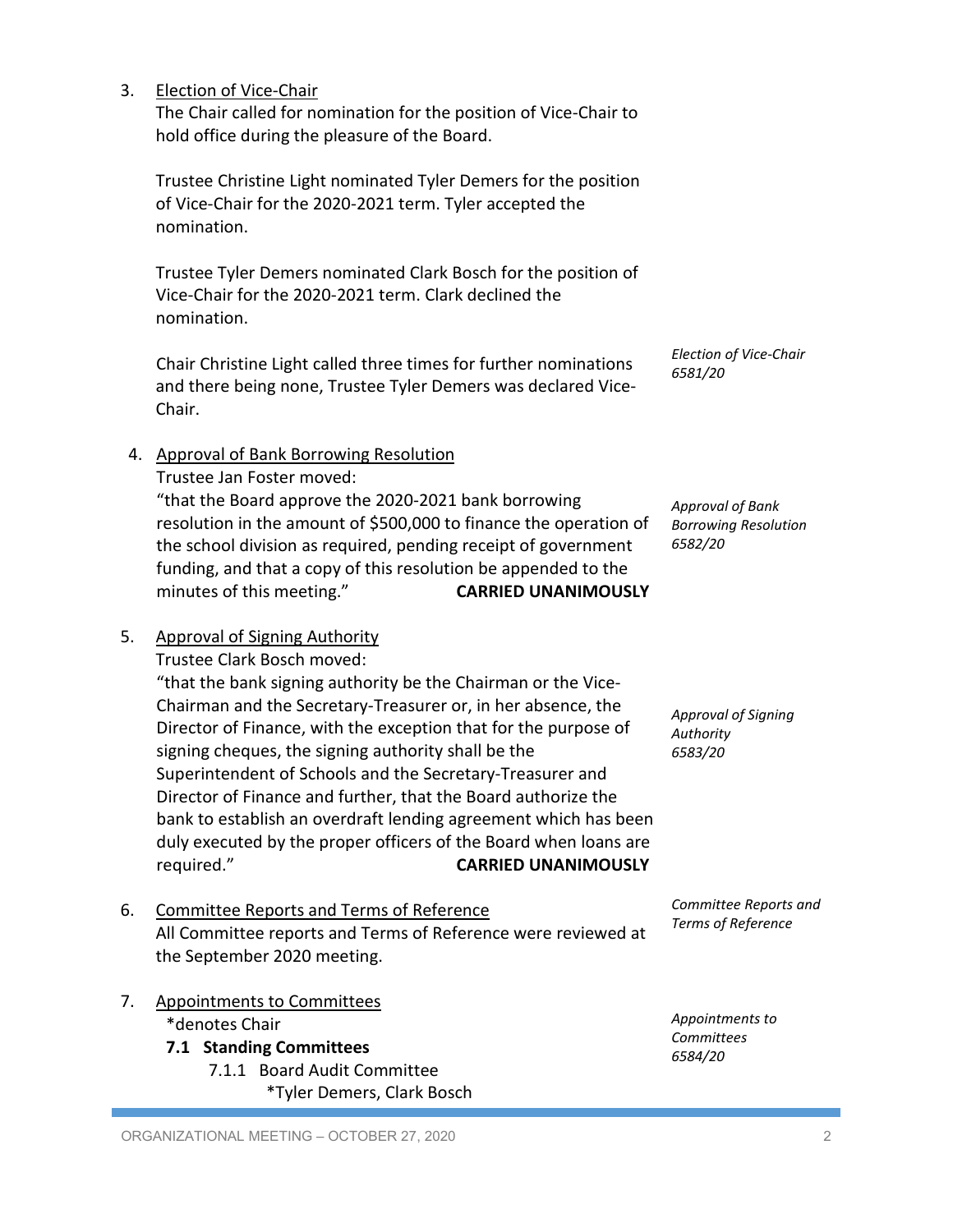- 7.1.2 Board Budget Committee
	- \* Clark Bosch, Donna Hunt
- 7.1.3 Boundary Review West – Jan Foster, Doug James, Donna Hunt South – Doug James, Donna Hunt North – Doug James, Donna Hunt, Christine Light
- 7.1.4 Community Engagement Committee \*Jan Foster, Christine Light
- 7.1.5 Division Wellness Committee \*Donna Hunt, Jan Foster
- 7.1.6 Facilities Committee \* Doug James, Jan Foster
- 7.1.7 Indigenous Advisory Committee \*Doug James, Donna Hunt (alternate)
- 7.1.8 Policy Advisory Committee \*Lola Major, Clark Bosch (Alternate)
- 7.1.9 Poverty Intervention Committee \*Christine Light
- 7.1.10 Spirit of 51 Committee \*Lola Major, Tyler Demers
- 7.1.11 Superintendent Evaluation Committee \*Christine Light, Lola Major, Jan Foster

## **7.2 Special (ad hoc) Committees**

- 7.2.1 ATA Negotiating Committee \*Clark Bosch, Tyler Demers
- 7.2.2 CUPE (Local 290) Negotiating Committee \*Donna Hunt, Clark Bosch
- 7.2.3 CUPE (Local 2843) Negotiating Committee \*Tyler Demers, Christine Light
- 7.2.4 Non-Union Staff Committee \*Jan Foster, Christine Light

### **7.3 Joint Committees**

- 7.3.1 ATA Working Conditions Committee \*Christine Light, Donna Hunt
- 7.3.2 City/School Boards Committee \*Christine Light, Tyler Demers

#### **7.4 Appointment of Board Representatives:**

- 7.4.1 ASBA Zone 6 Executive Donna Hunt, Doug James (alternate)
- 7.4.2 Division School Council Doug James, Christine Light (alternate)